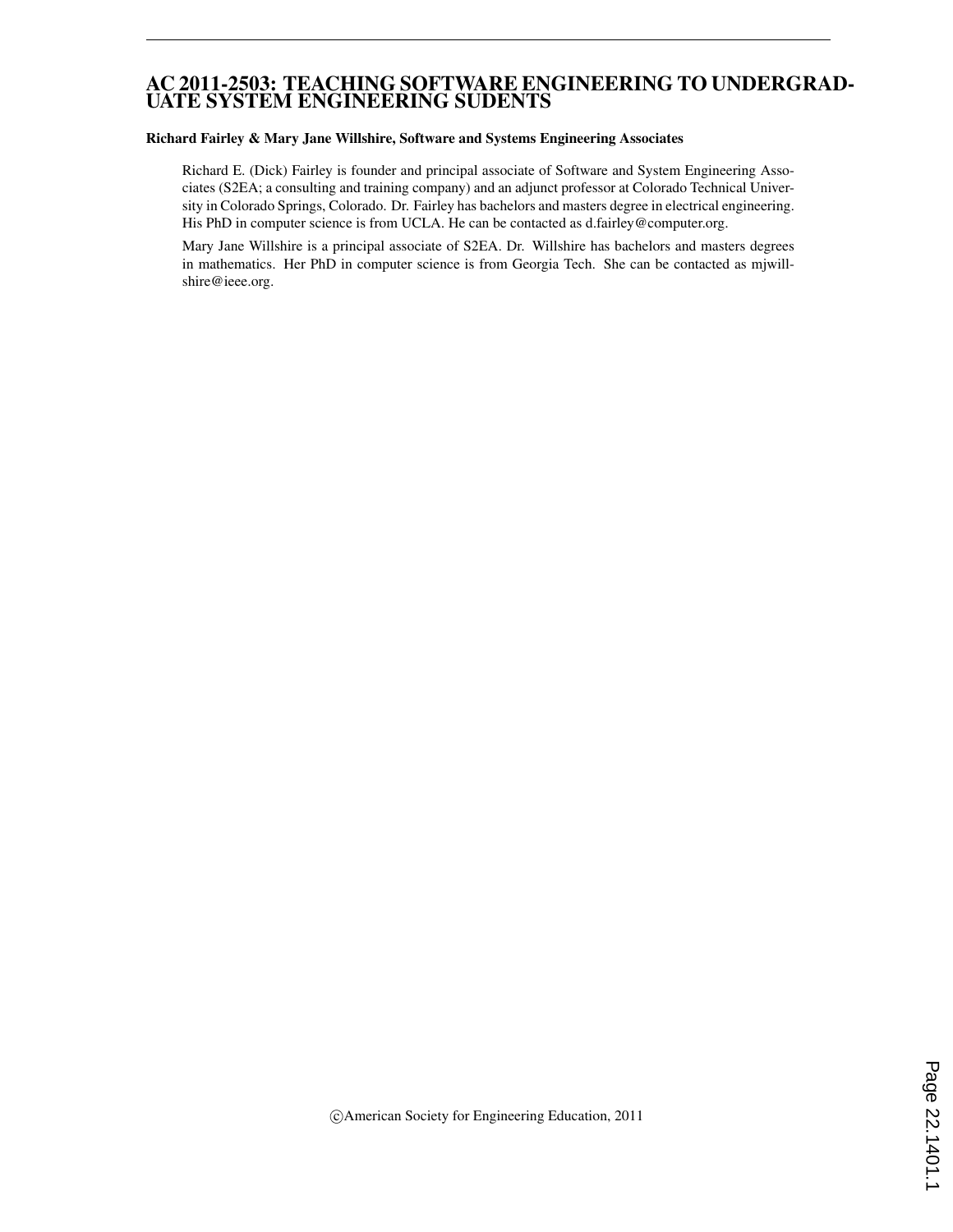# **Teaching Software Engineering Concepts to Systems Engineering Students**

#### Abstract

This paper describes the software engineering concepts that systems engineering students need to understand in order to effectively work with software engineers who may be members of their system engineering teams, both as students and as practitioners. Ways to introduce this material into systems engineering curricula are addressed. This paper is a companion to "Teaching Systems Engineering to Software Engineers" which appears in the conference proceedings of the 2011 Conference on Software Engineering Education and Training, published by ACM/IEEE.

#### Introduction

It is widely recognized that software is the element that binds together the diverse components in most modern systems and provides much of the functionality in those systems. The following quote from draft version 0.25 of the emerging body of knowledge for systems engineering makes this point<sup>1</sup>:

"Virtually every interesting system today has significant software content. In fact, most of the functionality of commercial and government systems is now implemented in software and software plays a prominent, often dominant, role in differentiating competing systems in the marketplace.

Software engineering (SwE) is not just an allied discipline to systems engineering (SE). SwE and SE are intimately entangled. Software is usually prominent in modern systems architectures and is often the glue for integrating complex system components."

Many systems engineering students are never exposed to software engineering other than, perhaps, through an introductory programming class. The role of a systems engineer is to orchestrate and coordinate the diverse disciplines that may be required to develop a complex system. Thus, systems engineers do not need to know how to write computer programs (i.e., the details of software construction) any more than they need to know how to fabricate a special purpose computer chip or design a power supply. They do need to understand the processes, procedures, parameters, and constraints under which software engineers design and build software in order to effectively communicate with them and work with them. To a systems engineer, software engineers are one of several, and possibly many different kinds of system specialists with whom they must work.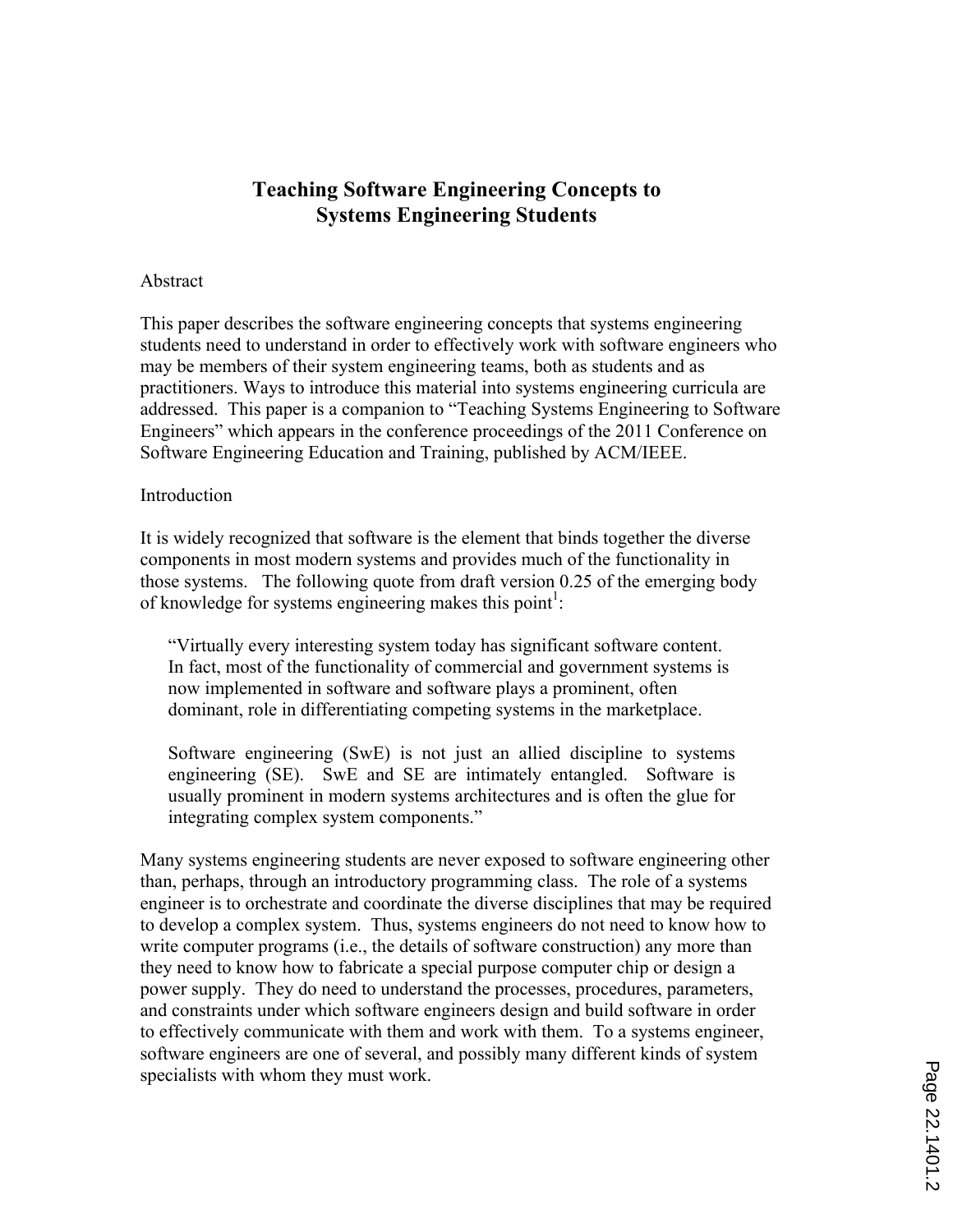This paper presents some of the most important topics that systems engineers need to understand about software engineering including:

- Differences in use of shared terminology
- System engineering techniques used by software engineers
- Software engineering techniques used by systems engineers
- The intangible and malleable nature of software
- The four essential properties of software
- The three additional factors
- Risk management of software projects
- Software development processes

For purposes of exposition, we distinguish software engineering from software construction. Software engineers are concerned with analysis and design, allocation of requirements, component integration, verification and validation, re-engineering of existing systems, and life cycle sustainment of software. Programmers, who may also be capable software engineers, construct software (i.e. engage in detailed design, implementation, and unit testing of software). Software engineers work with software component specialists (e.g., user interface, database, computation, communication specialists) to construct or otherwise obtain the needed software components. In some cases, software engineers may be component specialists for certain kinds of components; they engage with other kinds of software component specialists as necessary.

Software engineers are often involved in managing the technical aspects of a project or program in the same way that systems engineers may manage the technical aspect of a systems project or systems program. Thus, software engineers need to understand how project management techniques, such as those included in the Project Management Institute's Body of Knowledge (PMBOK<sup>®</sup>) must be adapted for software projects<sup>2,3</sup>.

These commonalities would make it appear that software engineering is merely an application of systems engineering; however, this is only a surface appearance. Systems engineers need to understand how these similar-sounding work activities are different in the software domain from those in other engineering disciplines.

The differences arise from the intangible nature of software and the physical nature of other engineering artifacts. This results in different approaches to curriculum design and different approaches to problem solving, which in practice results in different cultural attitudes, different uses of terminology, and different communication styles.

Table 1, below, and some of the accompanying text also appears in the paper "Teaching Systems Engineering to Software Engineers," published in the proceedings of the 2011 Conference on Software Engineering Education and Training (CSEET 2011).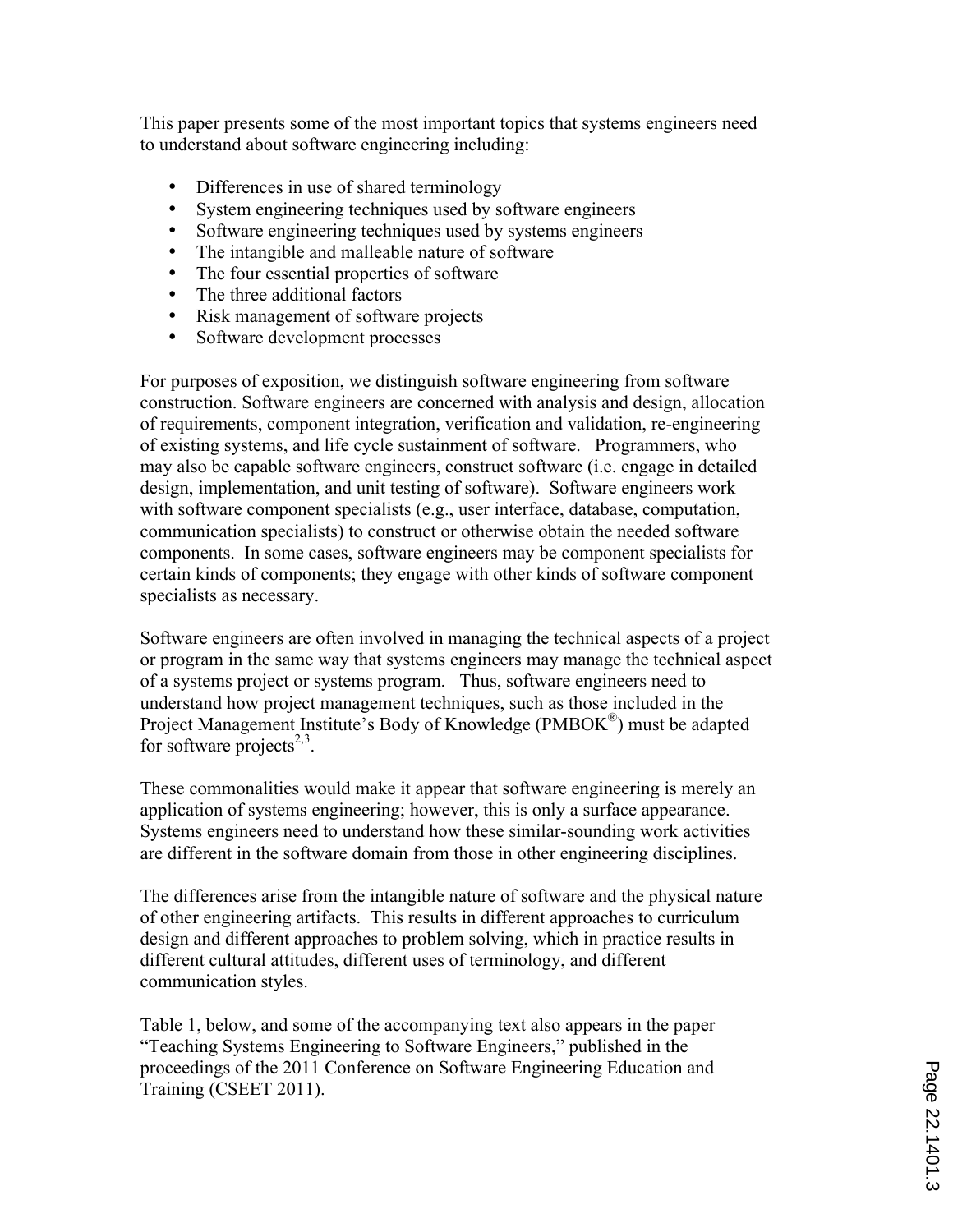It is somewhat ironic that there should be a disconnect between system engineering education and software engineering education and the practice of the two disciplines because many of the concepts of software engineering have been adapted from system engineering, including stakeholder analysis, requirements engineering, functional decomposition, design constraints, architectural design, design criteria and design tradeoffs, interface specification, traceability, configuration management, and systematic verification and validation. However, the lack of physical properties and the resulting malleability of software has resulted in differences in the ways the methods and techniques are applied at the system level and at the software level.

It is also the case that some methods developed by software engineers, such as model-driven development, UML-SYSML, use cases, object-oriented design, agile methods, continuous integration, incremental V&V, and process modeling and improvement can be, and are being used by system engineers. However, systems engineering and software engineering students need to understand the similarities and differences in the ways in which these concepts are applied in each discipline.

In addition, the nature of software and the methods used to develop software have resulted in different uses of terminology and emphasis on different aspects of the artifacts produced by system engineers and by software engineers.

Some examples: the term "performance" is often used by software engineers in the narrow sense of throughput and response time, whereas systems engineers often take performance to mean satisfaction of all the non-functional requirements for a system. In software engineering, the term "baseline" is used to denote any work product that has been determined to be acceptable and is placed under change control. Software baselines are more fluid, and change more frequently than baselines of physical entities because the software representation is in the same medium as the software that controls the baseline and because software being developed or modified is frequently updated; often on a daily basis.

Use of off-the-shelf manufactured components is routine in systems engineering of physical systems. In software engineering, use of existing components is termed "reuse." Components to be reused may be obtained from an open source on the Internet, from a software vendor, from a corporate library, or from a programmer's private library. The flexible nature of software may facilitate some comparatively easy modifications to the component to be reused, as compared to modifying a physical component; however, software reuse is not "free." Candidate components must be identified, evaluated, perhaps modified, and integrated into the software system.

Safety and dependability are sometimes addressed in software engineering curricula; however, students of both systems engineering and software engineering need to understand how these issues can and cannot be addressed at the software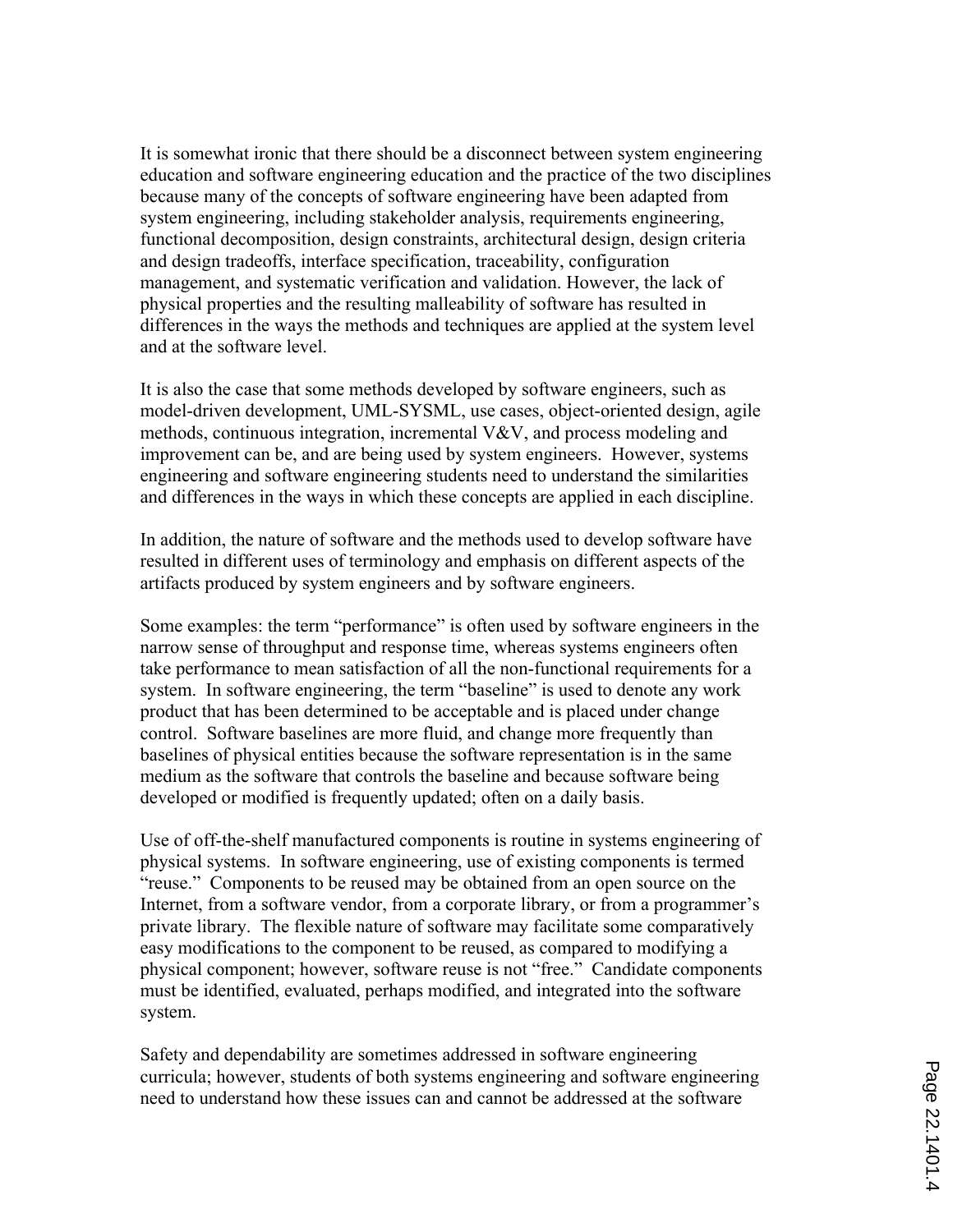level. In addition, systems engineering students need to understand how software engineers view non-functional considerations such as cost/benefit tradeoffs, risk management, reliability, and MTTF. These issues are summarized in Table 1.

Table 1.

Systems Engineering Methods adapted to Software Engineering (SE to SwE) and Software Engineering Methods adapted to Systems Engineering (SwE to SE)

| 1a. SE to SwE               |
|-----------------------------|
| stakeholder analysis        |
| requirements engineering    |
| functional decomposition    |
| design constraints          |
| architectural design        |
| design criteria             |
| design tradeoffs            |
| interface specification     |
| traceability                |
| configuration management    |
| systematic verification and |
| validation                  |

| 1b. SwE to SE            |
|--------------------------|
| model-driven development |
| <b>UML-SYSML</b>         |
| use cases                |
| object-oriented design   |
| iterative development    |
| agile methods            |
| continuous integration   |
| incremental V&V          |
| process modeling         |
| process improvement      |

Disconnects between systems engineering and software engineering occur for two primary reasons: 1) the contrasting nature of the intangible software medium and the physical media of traditional engineering, and 2) because systems engineers and software engineers receive pedagogically different educations.

Concerning primary reason 1: Software is an intangible artifact. Design documents and source code are representations of software but they are not the software; the actual software resides in the current flows and magnetizations of an enormous number of computing-device elements. Software does not always behave in the expected ways because the software developers may have misunderstood how the source code, as written, is translated into executable object code and how the hardware will decode and execute the object code (i.e., the translated source code). In contrast, the systems produced by traditional engineers consist of physical structures and machines that have tangible properties. Software has no tangible properties: it cannot be directly seen, smelled, tasted, felt, or heard. Only the resulting behavior of physical devices, as controlled by the internal object code, can be observed.

Concerning primary reason 2: Most systems engineers are educated firstly as engineers and secondly as systems engineers. This means that most systems engineering curricula include a traditional undergraduate core of engineering fundamentals, which is based on continuous mathematics and engineering problem solving. Many practicing systems engineers were educated in a traditional engineering discipline, rather than systems engineering, and became systems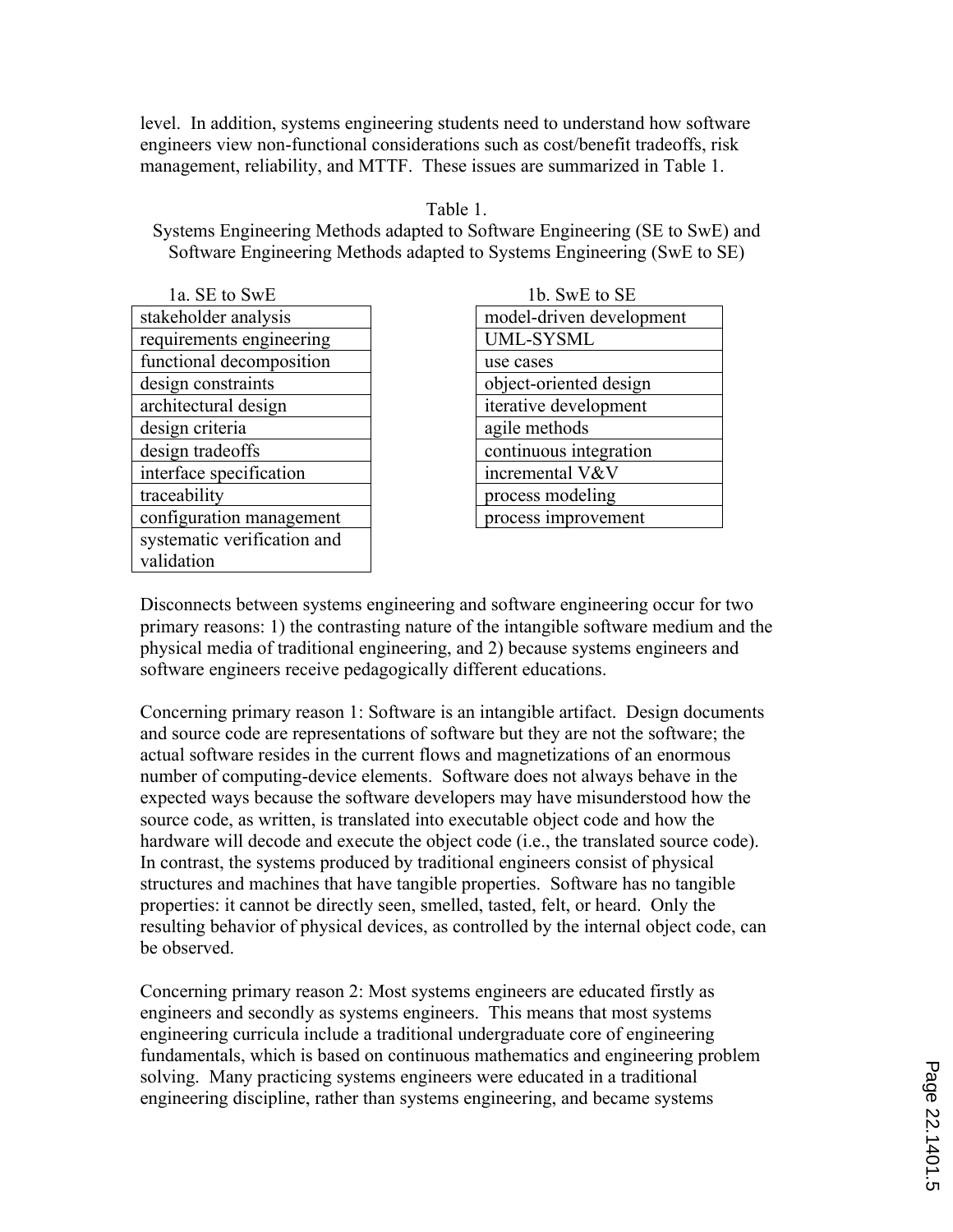engineers through job experiences in developing systems where the primary focus was on physical components. Both approaches (education and experience) result in systems engineers who are firmly grounded in traditional engineering.

In contrast, software engineering curricula are based on computer science, which emphasizes discrete mathematics and algorithmic problem solving. Many practicing software engineers (like many practicing systems engineers) may have received little education in software engineering (or systems engineering) and have obtained their skills through practical experience.

The remainder of this paper expands on the similarities and differences between software engineering and traditional engineering. Software engineering issues that should be understood by systems engineers are then presented and different approaches to incorporating software engineering concepts into systems engineering curricula are discussed.

What's Different About Software?

Software, in contrast to other products of engineering, does not have any physical properties, other than the printouts and screen images of design documents and source code. In Chapter 16 of his seminal text, *The Mythical Man-Month*, Fred Brooks identified four essential properties of software that differentiate it from other kinds of engineering artifacts<sup>4</sup>:

- 1) complexity,
- 2) conformity,
- 3) changeability, and
- 4) invisibility of software.

An exposition of these properties is provided in Chapter 1 of *Managing and*  Leading Software Projects<sup>3</sup>. The following is a brief paraphrasing from that text.

# Software complexity

According to Fred Brooks, software is more complex, for the amount of effort and the resources required to construct it, than most artifacts produced by similar amounts of effort and resources. Clearly, products and systems that contain software are more complex than the software within them but those products and systems, including the software, require additional effort and resources to develop the other elements.

The complexity of software arises from the large number of unique, interacting components in a software system. The components are unique because, for the most part, they are encapsulated as functions, subroutines, or objects and invoked as needed rather than being replicated. Software components have several different kinds of interactions, including serial and concurrent invocations, state transitions,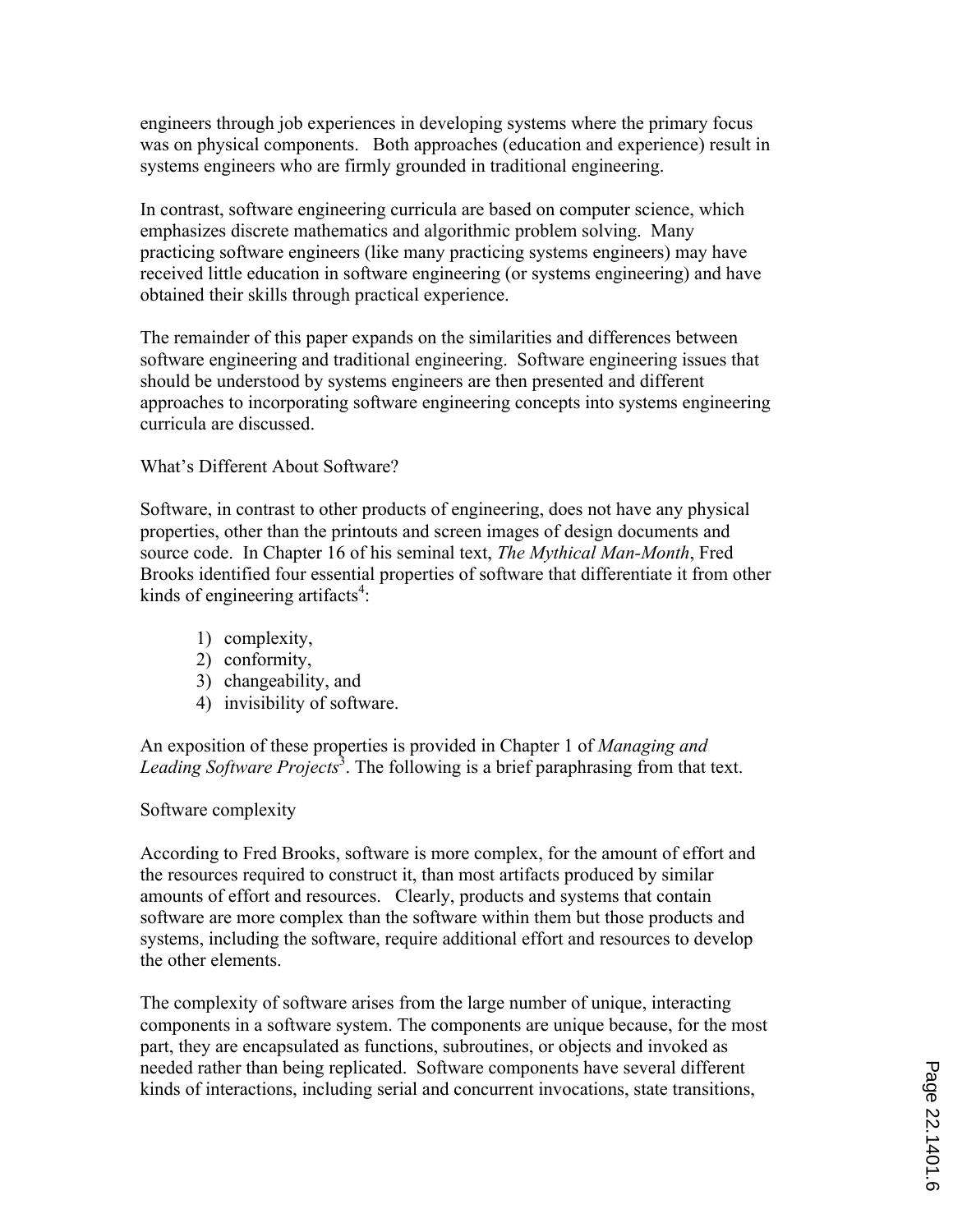data couplings, and interfaces to databases and external systems. In addition, the algorithms and data structures contained within the components may be complex.

Complexity internal to the components and in the connections among components, plus the ripple effect of changes to a component may result in a large amount of rework that can result from a "small" change in requirements. For this reason, many experienced software personnel say there are no small changes to software requirements. Complexity can also hide defects that may not be discovered immediately and may thus require additional, unplanned rework later. The move to object-oriented development of software is motivated, in part, by the desire to encapsulate algorithms and data structures behind well-defined interfaces, thus mirroring the "black box" approach to systems design used by traditional engineers.

#### Software conformity

Conformity is the second essential property of software cited by Brooks. Software must conform to exacting specifications in the representation of each part, in the interfaces to other internal parts, and in the connections to the environment in which the software operates. A compiler that translates source code to object code can detect a missing semicolon or other syntactic errors but a defect in the program logic, or a timing error during program execution may not be detected during software development or modification, and the source of the resulting undesired behavior may be difficult to detect when encountered during system operation.

Software conformity in the interfaces between software components is also an issue; subtle defects in interfaces are one of the leading causes of software failure. Tolerances among the interfaces of physical entities is the foundation of manufacturing and construction; no two physical parts that are joined together have, or are required to have, exact matches. Eli Whitney (of cotton gin fame) realized in 1798 that if musket parts were manufactured to specified tolerances, interchangeability of similar (but not identical) parts could be achieved. There are no corresponding tolerances in the interfaces among software entities or between software entities and their environments. Interfaces among software parts must agree exactly in the numbers and types of parameters and in the kinds of couplings. There are no interface specifications for software stating that a parameter can be "an integer plus or minus 2%."

Also, lack of conformity can cause problems when an existing software component cannot be reused in a different system because it does not conform to the needs of the system under development. Lack of conformity might not be discovered until late in a project, thus necessitating development and integration of an acceptable component to replace the one that cannot be reused. In addition, complexity of the candidate component or complexity in the design of the system being developed may have made it difficult to determine that the component to be reused lacked the necessary conformity until the components it would interact with were implemented.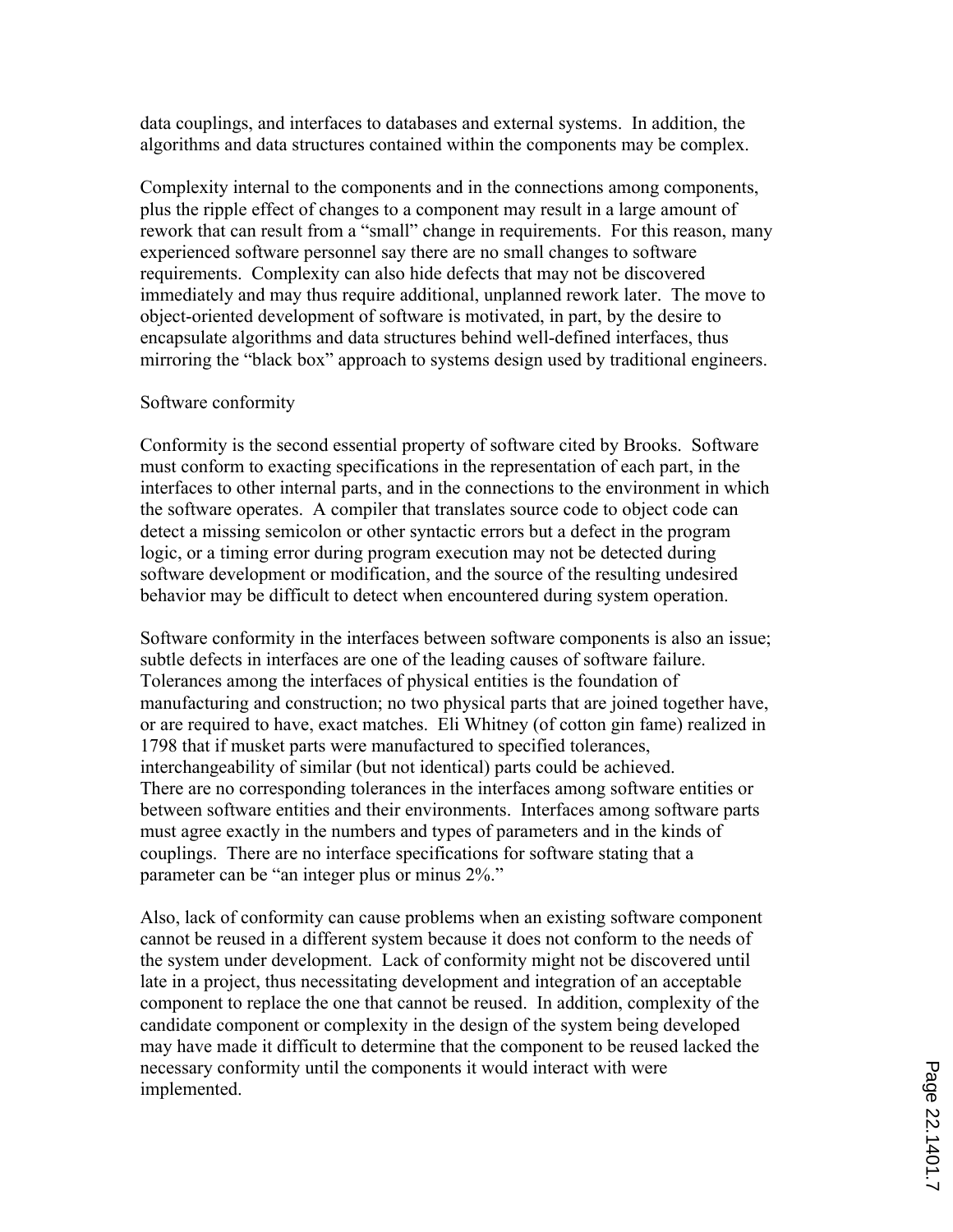## Software changeability

Changeability is Brooks' third property that makes software development difficult. Software coordinates the operation of physical components and provides much of the functionality in software-intensive systems. Software is the most frequently changed element in a system that contains software because it is easily changed (i.e., the most malleable) as compared to modifying physical components. This is especially the case in the latter stages of developing or enhancing a system. Changes may occur because customers change their minds; competing products change; mission objectives change; laws, regulations, and business practices change; underlying hardware and software technology changes; the operating environment of the system changes. As mentioned above, software may be the most readily changed component but that does not mean changes to software are easily done.

When a system is installed in the operating environment it will change that environment and result in new requirements that will require changes to the system; i.e., now that the new system enables me to do A and B, I would like for it to also allow me to do C, or to do B in a different way, or to do C instead of B. Often, changing the software is the most cost-effective way to make changes to a software-intensive system; but as stated above there are no small changes to complex software.

## Software invisibility

The fourth of Brooks' essential properties of software is invisibility. Software is said to be invisible because it has no physical properties. Because software has no physical presence, other than the design and source code representations, software engineers use these representations, at different levels of abstraction, in an attempt to visualize the inherently invisible entity.

The inherent invisibility of software makes it difficult to observe subtle defects. A single misstated symbol in a million-line software program can create a catastrophic system failure that may only occur under specific conditions that arise after thousands of heretofore-successful program operations.

Another unfortunate result is that software under development is often reported to be "almost complete" for long periods of time with no objective evidence to support or refute the claim; this is the well-known "90% complete syndrome" of software projects. Many software projects have been cancelled after large investments of effort, time, and money because no one could objectively determine the status of the software or provide a credible estimate of a completion date or the cost to complete the software.

There are well-known techniques that can be used to ameliorate the 90% complete syndrome of software development<sup>3</sup> but, unfortunately, some software organizations do not apply these techniques in a systematic manner.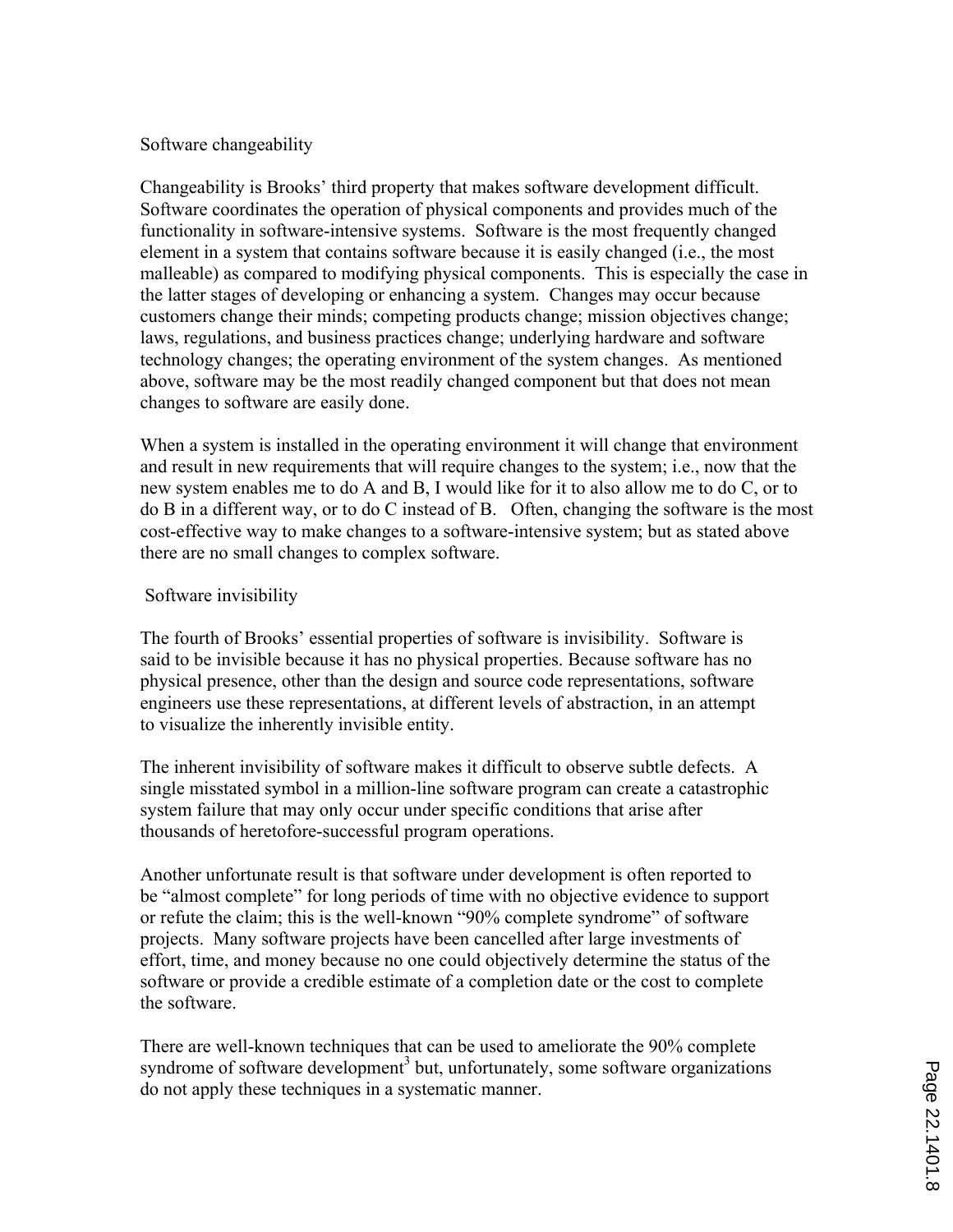#### Three additional factors

In addition to the four essential properties of software identified by Fred Brooks, there are three additional aspects of software engineering that should be understood by systems engineers; each results from the intangible nature of software:

- 1) Software engineering, to a greater degree than other engineering disciplines, involves intellect-intensive work;
- 2) that work is performed by closely coordinated teams; and
- 3) software engineering metrics and models are different in kind from the metrics and models of traditional engineering.

Certainly, every kind of engineer engages in intellect-intensive work but the lack of physical properties in software blurs the boundary between the analysis-and-design phases and the construction phase of system development. The work products of software engineers flow from their thought processes directly into the source code representation of the software that they construct at their keyboards. But, as Michael Jackson has observed, the entire description of a software system or product is usually too complex for the entire description to be written directly in a programming language, so we must prepare different descriptions at different levels of abstraction, and for different purposes $<sup>5</sup>$ .</sup>

Thus, systematic development processes and intermediate work products are required in software engineering, as in other engineering disciplines; however, the reasons are different. In software engineering, it is possible (although not recommended) that an acceptable software product could be developed without systematic analysis and design; the purpose of systematic development of software is to control complexity. In other engineering disciplines the purpose of systematic analysis and design is perhaps to control complexity but primarily to produce blueprints, schematics, and other plans for construction of a physical artifact.

The second additional factor to be considered is the closely coordinated teamwork required to produce software. Because software engineering is intellect-intensive, effort is the fundamental unit of estimation and control for software projects. A software project estimated to require 100 staff-months of effort might be constructed by 10 people working for 10 months but not 100 people working for one month and probably not 1 person working for 100 months; teams of individual contributors are thus required (This fact is the basis for the title of *The Mythical Man-Month* by Fred Brooks; people and time cannot be arbitrarily interchanged on a software project). The problems encountered by teams engaged in teamwork to construct software are similar to those that would be encountered in writing of a book by a team of individual contributors/collaborators, especially if those team members are geographically dispersed.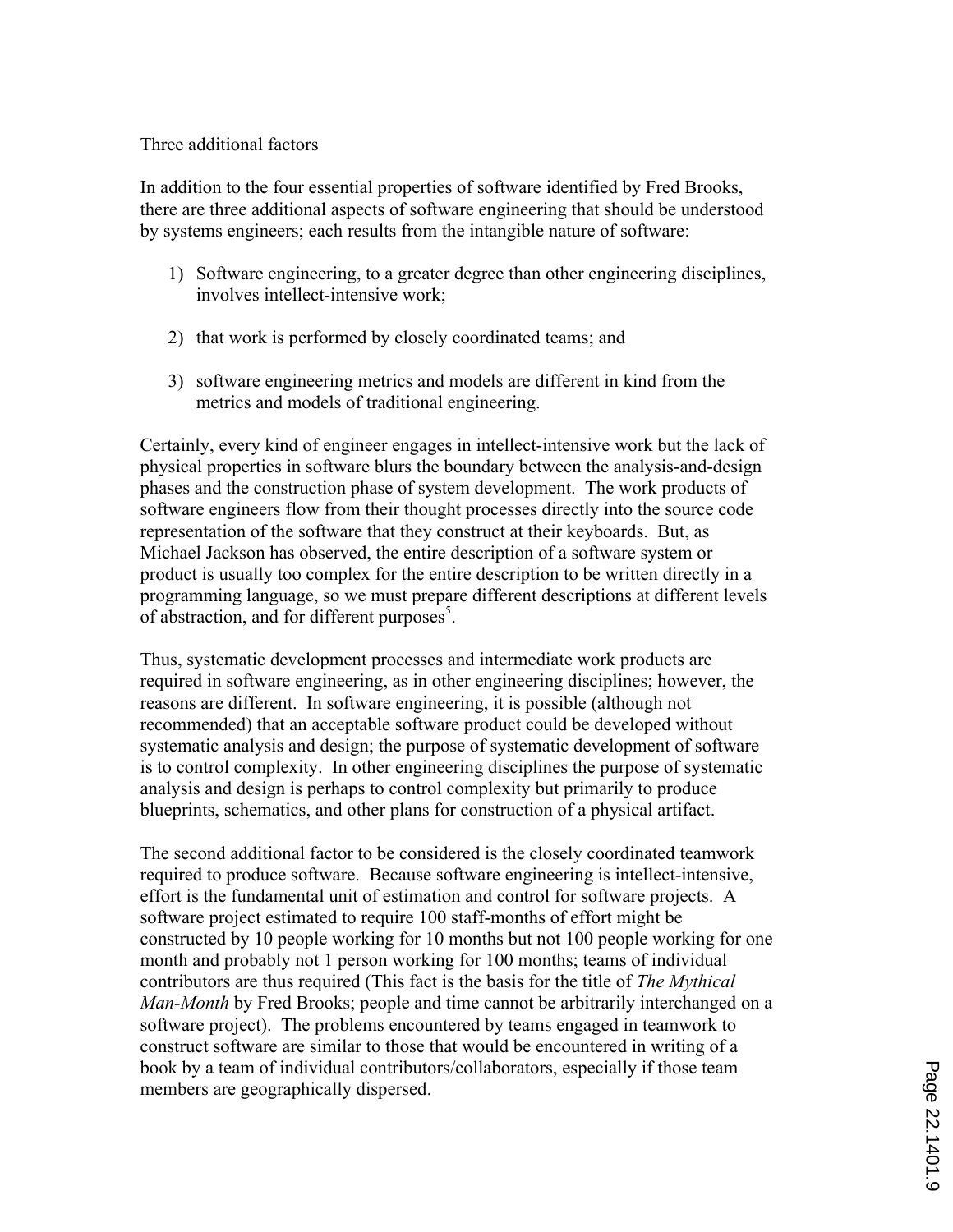A third additional factor that distinguishes software engineering, in addition to Fred Brooks four essential properties, is the metrics and models used in software engineering. During the  $20<sup>th</sup>$  century, great advances were made in the traditional engineering disciplines based on development of analytical models and quantitative measures. It is often the case that a physical artifact can be characterized by a few parameters such as, for example, voltage level, current flow, and heat dissipation; or mass, volume, and strength of materials. Metrics of interest can often be determined from mathematical models of the artifact in question. These metrics then guide design and fabrication of physical components and systems.

Because software has no physical properties, these kinds of models are not possible. There are no mathematical models that can accurately predict the safety, security, or reliability of software with the degree of precision that is possible for physical artifacts. This is not to imply that there are no models in software engineering (such as queuing models for software throughput) but the models and metrics in software engineering are fewer and different in nature than the models and metrics of traditional engineering.

Software development processes

The intangible nature of software may leave the impression that software is infinitely malleable and can be formed into any desired configuration without systematic development processes. However, software like other artifacts of engineering is (or should be) developed by application of systematic processes of analysis, design, construction, integration, verification, and validation. As stated above, control of complexity is the primary reason for systematic development of software. Efficient and effective development of software are also important reasons to use systematic development processes; like all engineers, software engineers should seek solutions that are timely and economical.

The intangible nature of software allows iteration among and interleaving of the phases of the development process to a much greater degree than is possible for physical artifacts. Iterative processes for software development include the  $\frac{1}{2}$  incremental, evolutionary, agile, and spiral approaches<sup>3</sup>.

While it is true that incremental and iterative processes can be, and are, used to develop systems composed of physical artifacts, it is also true that the nature of systems engineering (i.e., specifying diverse components and allocating requirements to them, accomplishing system design, and developing plans and enacting integration, verification, and validation) involves functional decomposition and linear development processes to a greater degree than in modern software engineering practice.

Smooth integration of the development processes used in systems engineering and software engineering is a continuing and ongoing challenge.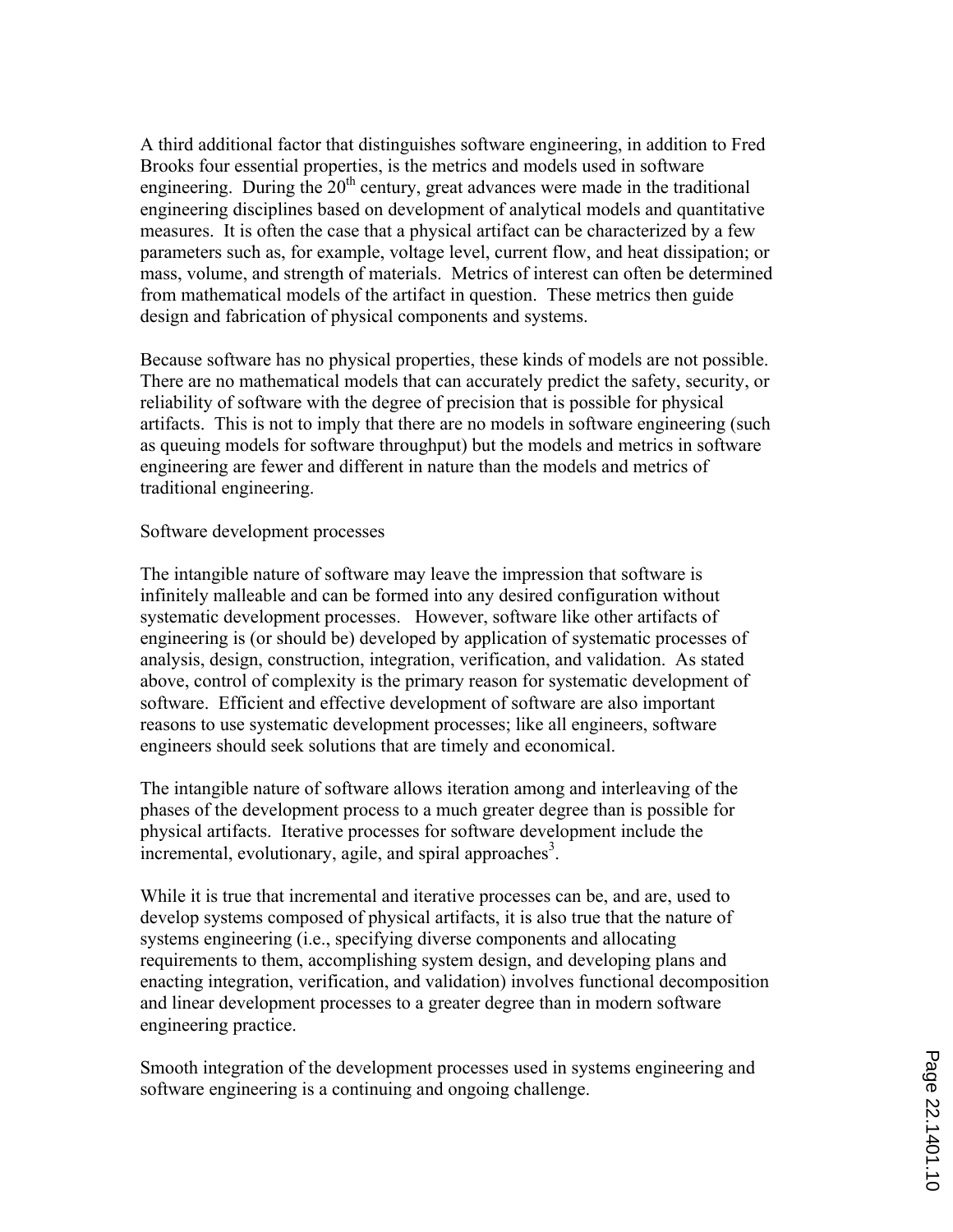## Risk Management

Risk management is, or should be, the concern of all engineers; both during initial analysis and design and on a continuing basis during initial system development and subsequent modifications. All engineering disciplines must deal with process-based risk factors, such as schedule, budget, cost, and personnel; however the technical risk factors for software engineering, because of the nature of software, are different in kind from the technical risk factors for traditional engineering disciplines.

Technical risk factors in software engineering typically involve issues such as adequacy of the computing resources (memory and processing speed of the hardware processors, distributed processing, bandwidth, etc); adequacy of the development environment (operating systems, programming languages, database tools); familiarity of the developers with the development tools and the application domain; interfaces to the hardware, software, and human operational environments, and achievement of non-functional requirements (e.g., safety, security, reliability, adaptability).

Systems engineers and other traditional engineers are also concerned with the risk factors that may be encountered in achieving the non-functional requirements for their systems. Other risk factors that may be encountered in traditional engineering projects include performance shortfalls of manufactured components (e.g., excessive power consumption, overheating, inadequate strength of materials), delays in fabrication of components, mismatches in the physical interface connections between physical components, and backlogged orders for needed components.

#### Pedagogical issues

The major topics to be covered in teaching software engineering concepts to systems engineers include:

- Differences in use of shared terminology
- System engineering techniques used by software engineers
- Software engineering techniques used by systems engineers
- The intangible and malleable nature of software
- The four essential properties of software
- The three additional factors
- Software development processes
- Risk management of software projects

The important concepts of software engineering can be conveyed to systems engineering students though the use of analogies, case studies, and examples. For instance, the malleability and resulting ease of changing software can be illustrated using a flowchart or pseudo-code to show, for example, changing a bubble sort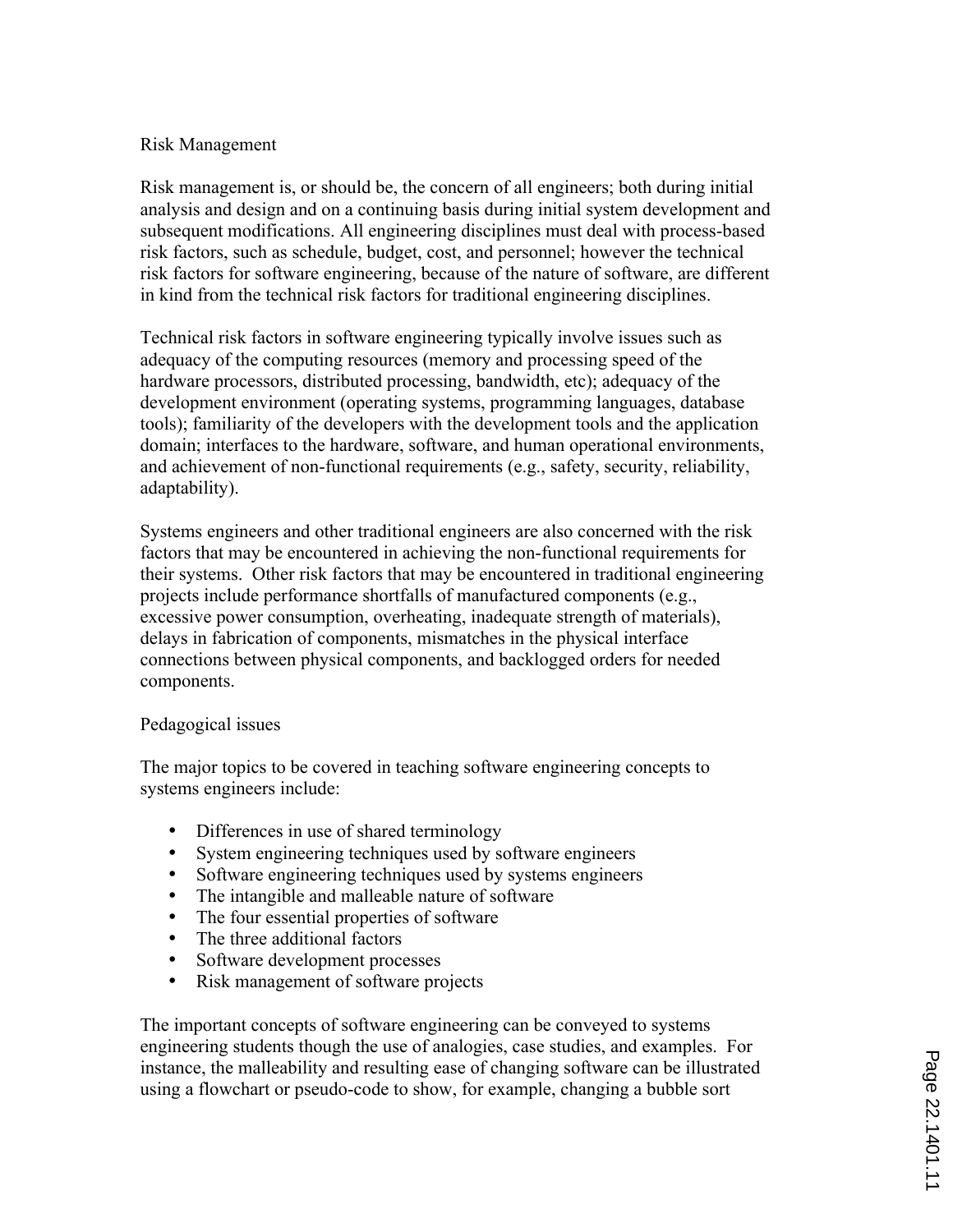routine to sort in descending order rather than ascending order. The ease of making a mistake that sorts data in the wrong order can also be illustrated.

The difficulty of changing software can be illustrated by an example that creates undesired side effects of making a change. Design techniques such as encapsulation and information hiding to control ripple effects can be illustrated. The complexity of software can be illustrated using a pseudo-code example of a recursive factorial algorithm or a quicksort algorithm. A simple, inductive proof of the recursive factorial algorithm can be shown as well as the equivalent iterative version of the factorial algorithm and the use of loop invariants. The strength and limitations of formal methods in software engineering could be presented.

The conformity required of software can be illustrated by examples such as the Mars Orbiter crash caused by a mismatch of parameters in a software interface  $6$  or a similar cause of the crash of the Ariane 5 rocket<sup>7</sup>. Invisibility and safety issues for software can be illustrated by using the race condition that, in part, caused the Therac-25 machine to overdose radiation patients<sup>8</sup>. These case studies also illustrate failures in systems engineering.

Other classic examples abound that illustrate the nature of software, software engineering practices, and the interactions of software engineering and systems engineering.

There are several ways in which the concepts of software engineering can be taught to systems engineering students, including:

- Software engineering concepts introduced in a freshman introduction-toengineering course with reinforcement of the concepts in later courses
- A software engineering course tailored to the needs of systems engineering students; i.e., not a programming course
- A capstone course that focuses on software systems engineering

Many engineering schools have a first course in engineering that, in part, surveys the various fields of engineering. Software engineering could be included among the engineering fields surveyed. Later courses could include case studies in which software contributed to the success or failure of a complex system with exploration of the underlying software engineering issues (both positive and negative).

Ideally, a software engineering course (not a programming course) could be included in a systems engineering curriculum. Admittedly, this may not be feasible because it would require finding room for the course in already crowded curricula, and it might not be cost-effective to offer a specialized course in software engineering for systems engineers. However, the course might be offered to